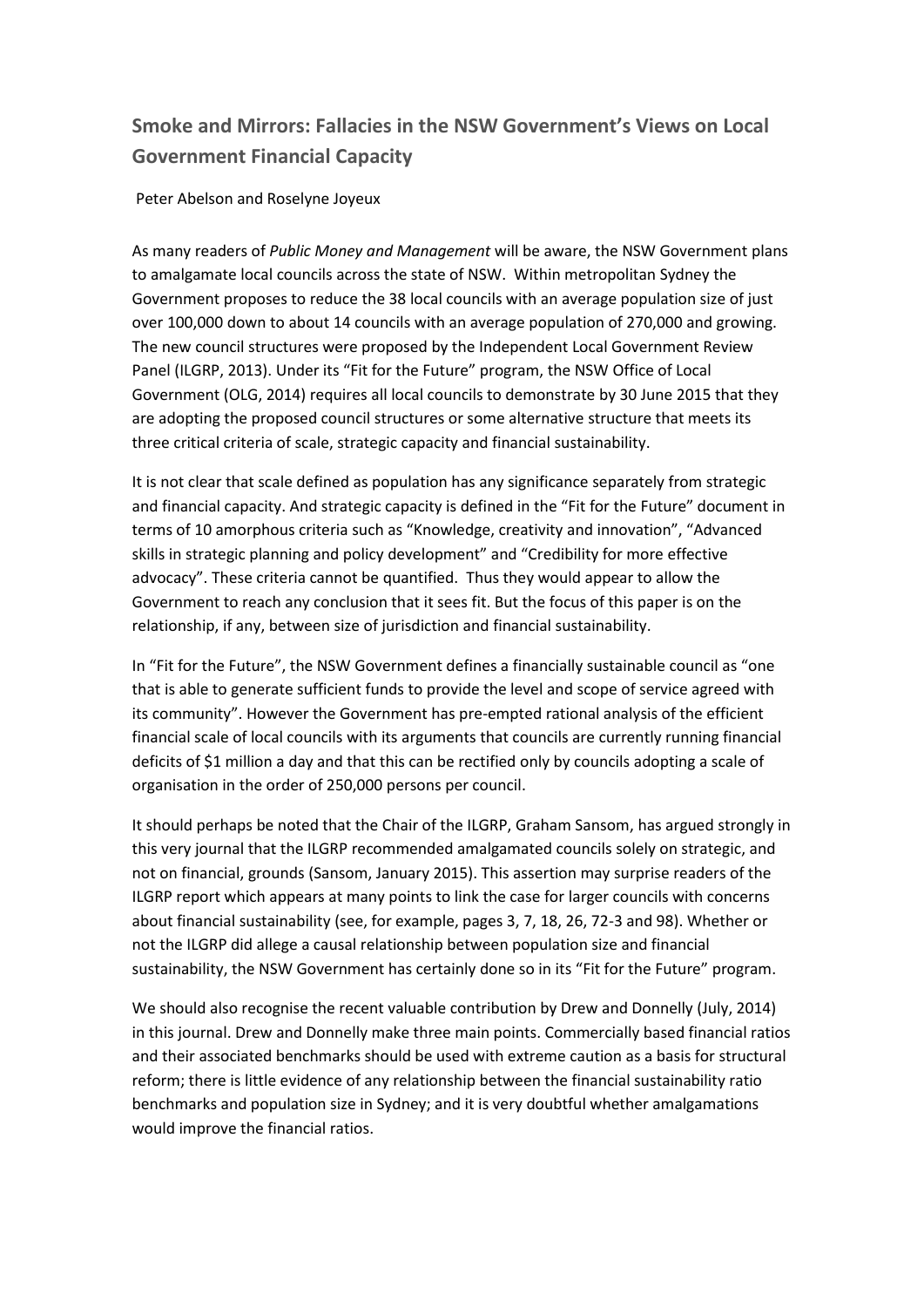This paper complements the Drew and Donnelly analysis. In this paper we show that the NSW Government's equation of population size with financial capacity is both baseless and incorrect at least in Sydney.

In particular, we make the following three main points.

- 1 The NSW Government has changed a key financial benchmark which was the basis for government rate setting since 1977 and has exploited this change to allege that many local councils lack financial capacity without taking responsibility for the rate pegging.
- 2 Lack of financial capacity is fundamentally a function of low income not of the size of a local council.
- 3 Differences in expenditure per capita are explained by differences in income and service levels not by the size of the local community or the unit cost of services.

These points show that the local council population and financial capacity are not equivalent. Financial capacity is fundamentally a function of income, not of "scale" however defined. This has fundamental implications for the structure of local government and amalgamation policies.

#### **Financial benchmarks and NSW government rate setting**

For many decades, both local councils and the OLG reported revenues inclusive of capital contributions and grants. Council surpluses were estimated primarily as the difference between total revenue (including capital contributions and grants) and total expenses. Typically an extra row in council accounts would show council operating results with capital contributions and grants excluded.

Table 1 shows how OLG reported total revenue and expenses in its annual reports up to 2010- 11. These reports showed total revenue inclusive of capital grants and expenses and total expenses, and we added the total surpluses into the table. They also showed operating revenue and expense per capita, but not the total operating deficit or operating deficit per capita, which we have estimated and included.

Following the NSW Treasury Corporation (TCorp, 2013) report on *The Financial Sustainability of the Local Government Sector*, with its strong emphasis on the operating deficit, the OLG radically changed the format of its annual report, dropped total revenue inclusive of capital contributions and grants, and published only the operating revenue as in Table 2, including retrospective changes to the 2009/10 and 2010/11 figures.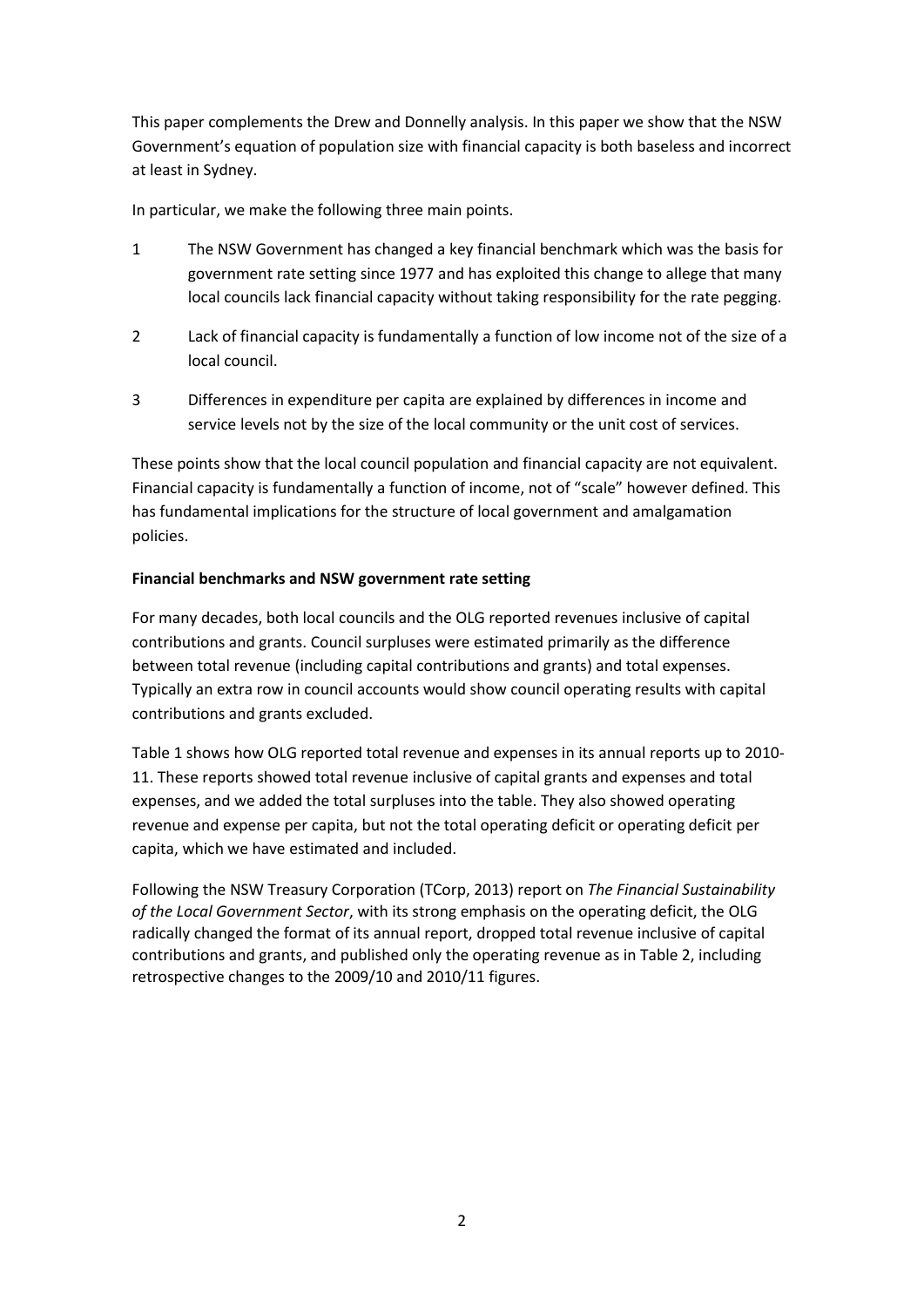|                               |        | Mean   | High    | Low   | Median |
|-------------------------------|--------|--------|---------|-------|--------|
| 2009/10                       |        |        |         |       |        |
| Total revenue <sup>a</sup>    | \$′000 | 61,592 | 457,841 | 5,947 | 37,991 |
| Total expenses <sup>a</sup>   | \$′000 | 54,832 | 378,870 | 4,610 | 32,474 |
| Total surplus <sup>a</sup>    | \$′000 | 6,760  | 78,971  | 1,337 | 5,517  |
| Operating deficit per capitab | \$     | $-13$  | $-358$  | -3    | $-62$  |
| 2010/11                       |        |        |         |       |        |
| Total revenue <sup>a</sup>    | \$'000 | (c)    | 496,989 | 7,034 | 38,736 |
| Total expenses <sup>a</sup>   | \$'000 | (c)    | 390,797 | 6,656 | 37,794 |
| Total surplus <sup>a</sup>    | \$′000 | (c)    | 106,192 | 468   | 942    |
| Operating deficit per capitab | \$     | $-75$  | $-179$  | -6    | $-143$ |

**Table 1 Summary of Financial Results for NSW Councils** 

- (a) Revenue including capital grants and contributions.
- (b) Excluding capital grants and contributions.
- (c) Figures given were wildly different and clearly inaccurate and so not reproduced here.

Source: Office of Local Government, *Comparative Information of NSW Local Government Councils 2009/10 and 2010/11*.

| Table 2 | <b>NSW Key Financial Aggregates for Local Councils (\$ million)</b> |  |
|---------|---------------------------------------------------------------------|--|
|---------|---------------------------------------------------------------------|--|

|                                          | 2009/10 | 2010/11 | 2011/12 |
|------------------------------------------|---------|---------|---------|
| Total revenue <sup>a</sup>               | 8,284   | 8,811   | 9,340   |
| Total expenses                           | 8,510   | 9,485   | 9,606   |
| Operating surplus (deficit) <sup>a</sup> | -93     | -532    | -267    |

(a) Excluding capital grants and contributions

Source: Source: Division of Local Government, *Comparative Information of NSW Local Government Councils 2011/12*, October 2013.

These changes substantially change the outcomes. Comfortable council surpluses with the inclusion of capital contributions and grants become operating deficits without them.

It should be noted that we support this change in definition of a surplus. Ideally current services should be met from current revenues and capital grants spent on capital expenditure and included in the capital budget. This maximises the net public assets of the community.

However, having said that, a council that runs a net surplus inclusive of capital contributions and grants **is** increasing the net assets of the local community, even if it has an operating deficit exclusive of capital grants. These communities are becoming better off, not worse off as some of the rhetoric implies.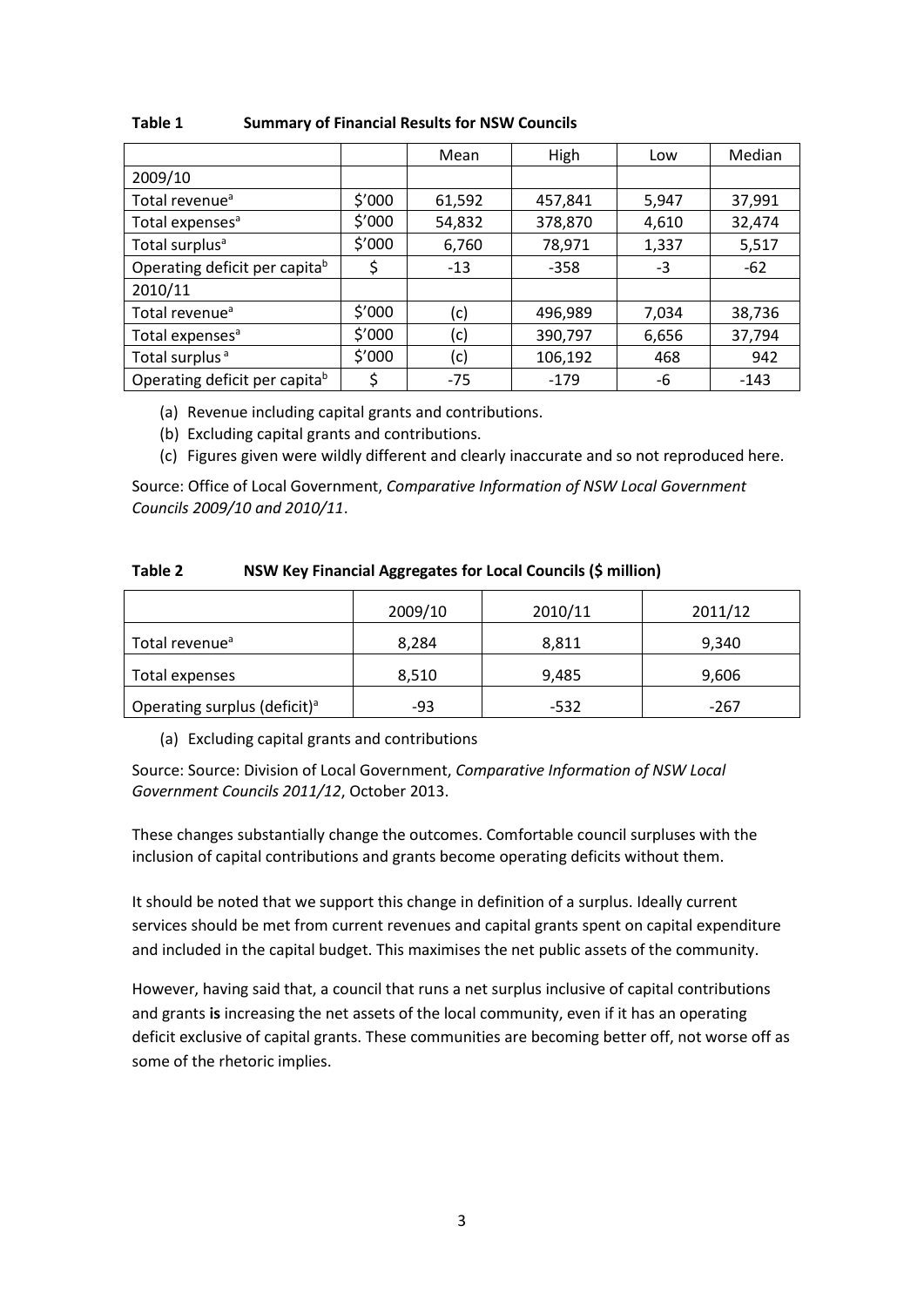More important is the NSW Government's responsibility for rate pegging and its consequences. The NSW Government has pegged council rates annually since 1977. The Independent Pricing and Regulatory Tribunal (IPART) took over in 2011/12.

As shown in Table A.1 in the Annex, between 1999-2000 and 2013-14, regulated rates rose by 56.5% compared with the rise in the CPI of 50.5%, the rise in the wage price index of 63.9% and the rise in nominal GDP (which includes real income as well as price increases) of 134.8%.

Despite large rises in population, community incomes and demands, the state government did not allow for **any** increase in local council services in over 10 years. Moreover, in effect the government was viewing operating deficits without concern. If these deficits had been a concern, the government could have allowed rate increases at least up to the increase in GDP. Certainly local councils could apply for rate variations. But evidently the OLG was content with the financial results that it was overseeing and regulating.

Further, **following** the TCorp report in April 2013, IPART in December 2013 regulated a miserly 2.3% rate rise for 2014-15. This was the **lowest** rate increase since 1998-99. Yet, a few months later IPART (September, 2014) wrote "We consider that operating performance ratio is a key measure of financial sustainability and is fundamental for councils to be "fit for the future". If IPART was so concerned about councils' operating deficits, why did it not provide for a higher rate increase?

In this regulatory environment it is wrong to infer that councils are unable to run balanced budgets. The NSW Government made the rules, the benchmarks and the rate pegs. It has now changed the benchmark but not the rate pegs. That is fine. But the state government should accept responsibility for this and not use the rule change to denigrate the financial capacity of local councils.

#### **Financial Capacity and Income**

In a major review of the revenue raising capacities of local councils around Australia, the Productivity Commission (2008) concluded that "the fiscal capacity of a council is best measured as the aggregate after-tax income of the community ... The higher is the fiscal capacity of a local government, the higher is its potential to raise revenue".

This fundamental finding is strongly confirmed from analysis of the local councils that NSW TCorp (2013) deemed likely to be financially weak. In the Annex we provide a map of weak, moderate and strong councils based on TCorp views of their financial outlook and a table of income and other statistics for local councils in the Sydney Metropolitan area.

As shown in Table A.2, drawing on 2011 Census data, the average taxable income of the seven council areas in metropolitan Sydney deemed by TCorp to have a financially weak outlook was \$42,366. The average taxable income of the other 30 council areas deemed to have a moderate or strong financial outlook was \$61,237. No area with an average taxable income of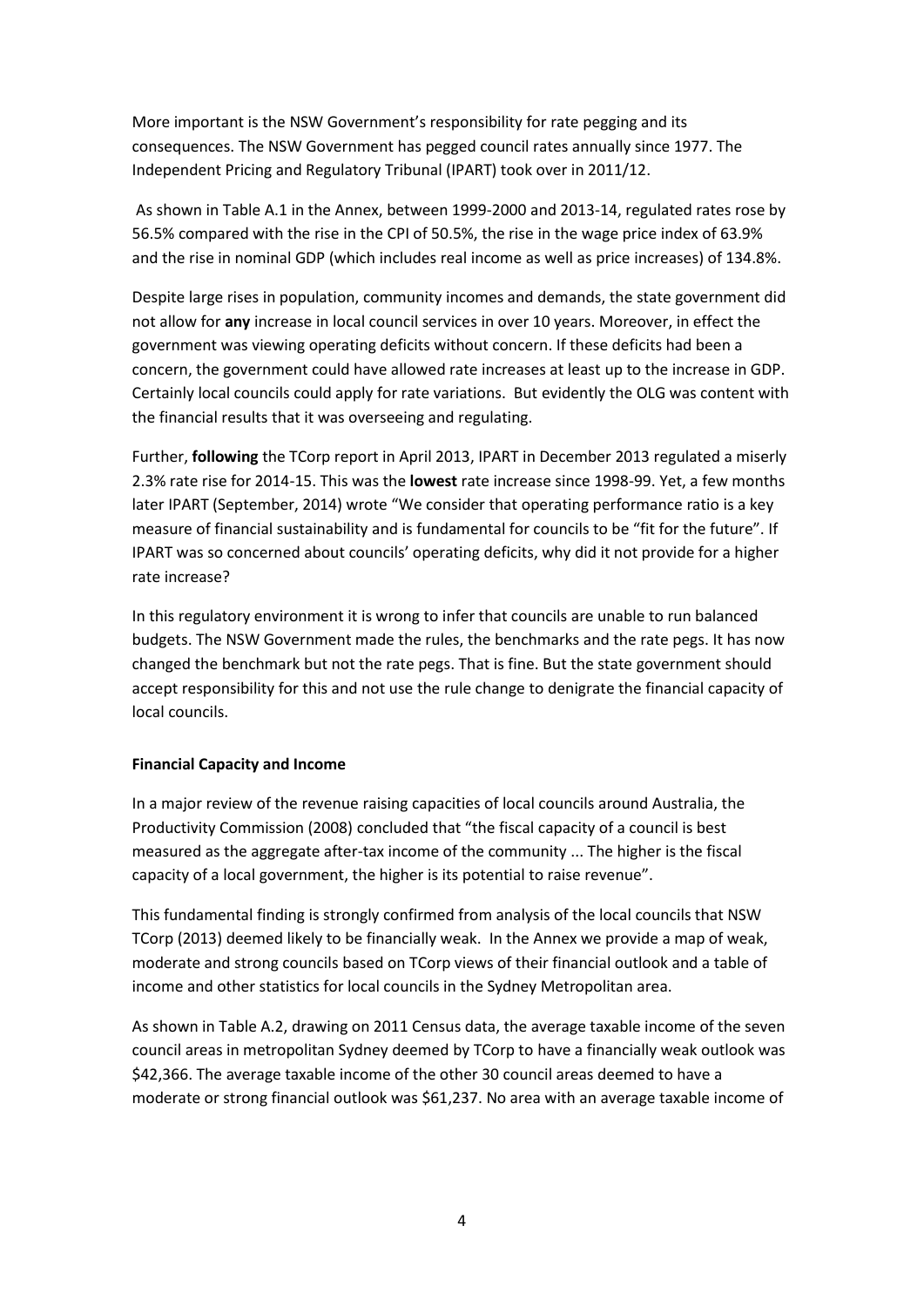over \$48,000 has a weak financial outlook. It is clear that income is the key source of financial weakness.

It may also be observed that while TCorp (2013) deemed less than 20% of the Sydney metropolitan council areas to have a weak financial outlook, two-thirds of all other councils in NSW were found to have a weak financial outlook (see Annex Figure A.1). Nineteen councils in the north coast and western regions of NSW are among the 24 least financially sustainable regions in NSW.

TCorp also recognises that most of the urban councils that are financially weak or very weak are "in regional areas outside Sydney". Financial weakness is due to low population density as well as low incomes and is principally (though not solely) a non-metropolitan problem.

#### **Expenditure per Capita and Income**

Certainly larger councils have the potential to achieve more economies of scale than smaller councils. However, small councils can generally achieve similar economies of scale by shared services with other councils or by outsourcing services to large private providers.

Moreover, there is little doubt that organisational and behavioural inefficiency rises with the size of the bureaucracy. Truly it may be said that all bureaucracies waste money and the larger the bureaucracy the more is wasted.

What is the evidence for cost efficiency and population size? The ILGRP report (2013) did not produce any evidence.

Dollery et al. (2012) provide detailed evidence in Australia and internationally that forced amalgamations have not produced cost savings. They conclude that anyone who still believes that compulsory council amalgamation leads to lower costs or scale economies is not acquainted with the vast empirical literature on amalgamation.

In another major review, Dollery et al. (2013) cite 15 international studies from the United States, Canada and Europe all of which throw doubt on claimed economies of consolidated local councils. They also examine 8 Australian inquiries into the financial sustainability of local councils over the past decade and found (p.215) that "with one exception, these inquiries are sceptical of the ability of forced amalgamation to improve local authority financial viability".

On the other hand, the NSW Independent Pricing and Regulatory Tribunal (IPART, 2014) endorsed the ILGRP view that larger councils are more efficient than small ones. According to IPART, the data showed that "around 30% of the variation in opex per head amongst the councils of Greater Sydney is inversely associated with their population and that opex per head is lower the larger the population of the LGA".

However, this finding failed to account for the substantial inverse correlation (of -0.49) between local council size and income levels per capita (see Figure 1). In Sydney, smaller councils generally have higher income per capita and hence the local residents expect, and are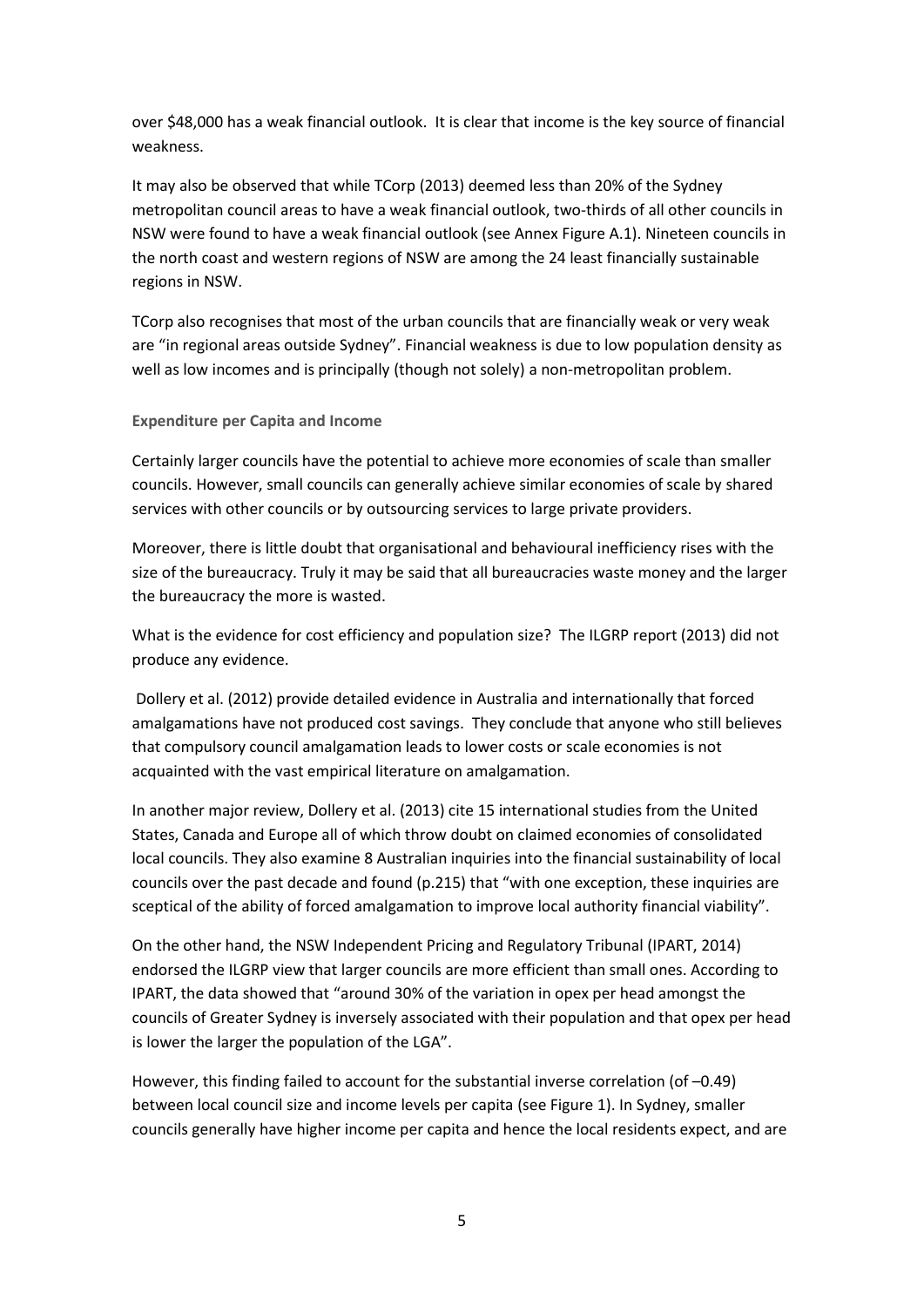willing to pay for, more services. Larger councils in Sydney spend less per capita than small ones because of lower income, not greater efficiency. The lower expenditure would indicate efficiency only if the larger councils were producing equivalent services to small ones.

In this paper we test the hypothesis that differences in operating expenditure per head are due primarily to differences in income and this hypothesis is strongly validated. Figure 2 depicts this bivariate relationship. Once differences in income are allowed for, the relationship between expenditure per head and population size is not statistically significant.



**Figure 1 Average Taxable Income and Population of Local Council**



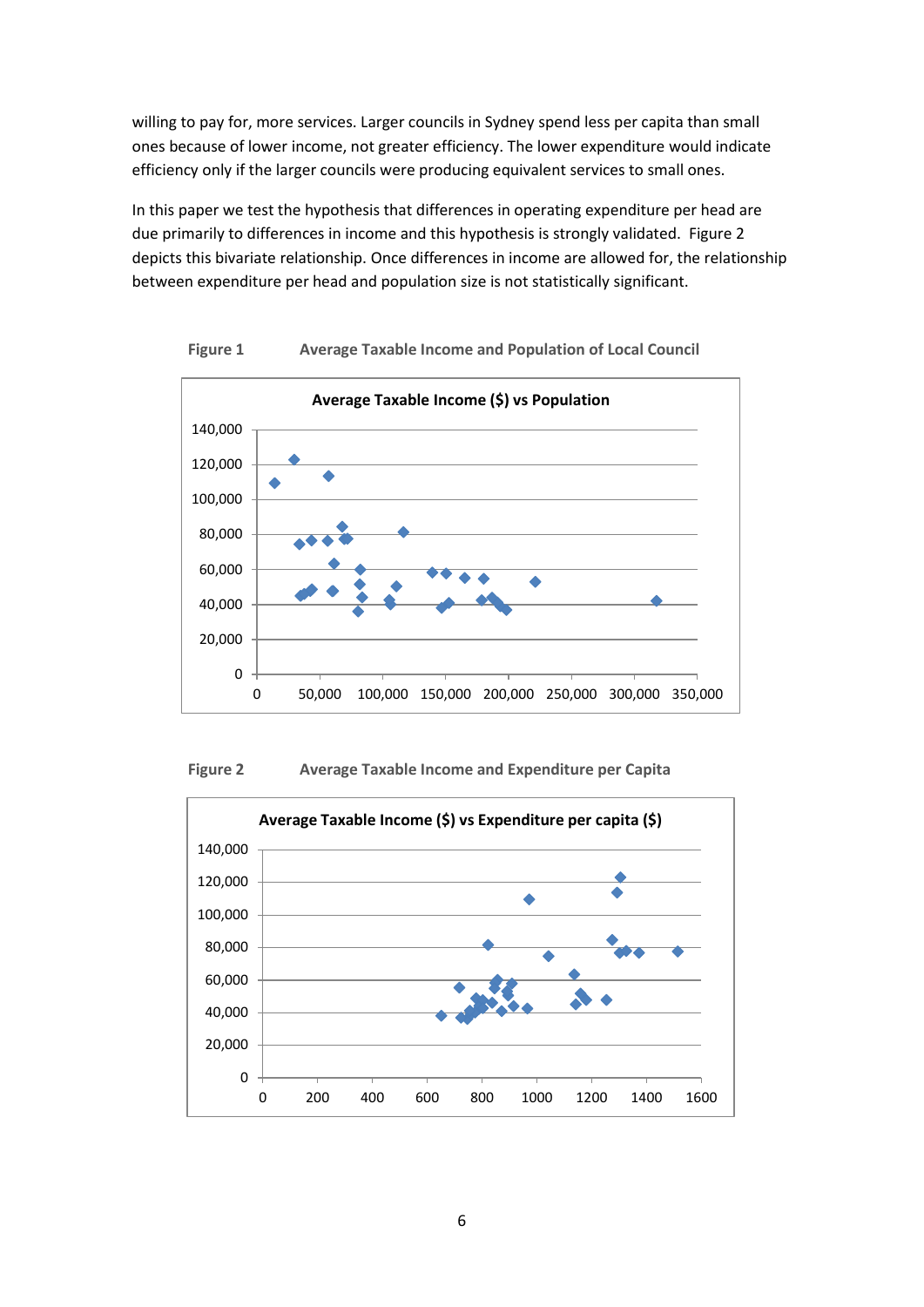To explain differences in local government expenditure, we collected the latest public data on expenditure per capita, population and average taxable income for the 37 local councils in metropolitan Sydney (excluding the City of Sydney and outlying councils) as shown in Annex Table A.2.

We then ran a regression with expenditure per capita explained as a function of population, average taxable income per capita and a dummy variable for major business centres (North Sydney, Willoughby and Parramatta). This equation is in log-log form. This means that the coefficients represent percentage changes in both the dependent and the explanatory variables. The results are shown in Table 3.

As shown, taxable income and business centre are highly significant at the 1% level of significance. A 10% increase in average taxable income raises expenditure per head significantly by actually quite modestly 3.2 per cent per capita. A business centre raises expenditure per head by nearly 19%.

Differences in taxable income and business centres account for about 50% of the variation in expenditure per head. As there is significant heteroscedasticity, robust standard errors are used. On the other hand, after allowing for differences in income per capita, population is not statistically significant at the 10% level of significance (the p-value is greater than 0.10).

| Variable               | Coefficient | Std. Error | t-ratio | P-value | Significance |
|------------------------|-------------|------------|---------|---------|--------------|
| Constant               | 4.367       | 1.570      | 2.78    | 0.009   | $***$        |
| Log Pop'n              | $-0.093$    | 0.556      | $-1.68$ | 0.102   |              |
| Log Tax income         | 0.323       | 0.105      | 3.07    | 0.004   | $***$        |
| <b>Business centre</b> | 0.186       | 0.040      | 4.68    | 0.000   | $***$        |
| R squared              | 0.532       |            |         |         |              |

**Table 3 Explaining Differences in Expenditure per Capita** 

#### **Conclusions**

Financial sustainability or capacity is fundamentally a function of local community income, not of council size. The ILGRP produced **no** evidence to show that large councils are more financially efficient than small councils. Nor has the NSW Office of local Government explained why population scale and financial capacity are synonymous.

Most councils in the Sydney metropolitan area could run sustainable, balanced, operating budgets if they were not subject to rate pegging. It is irresponsible to decry operating deficits and then in 2014-15 to allow the lowest rate increase in 15 years. On the other hand, less welloff and lower density council areas, especially outside the Sydney Metropolitan area, would need financial assistance with, or without, amalgamation.

Finally it should be noted that this paper has been concerned with financial capacity as this is a core focus of the NSW Government "Fit for the Future" requirements. We recognise that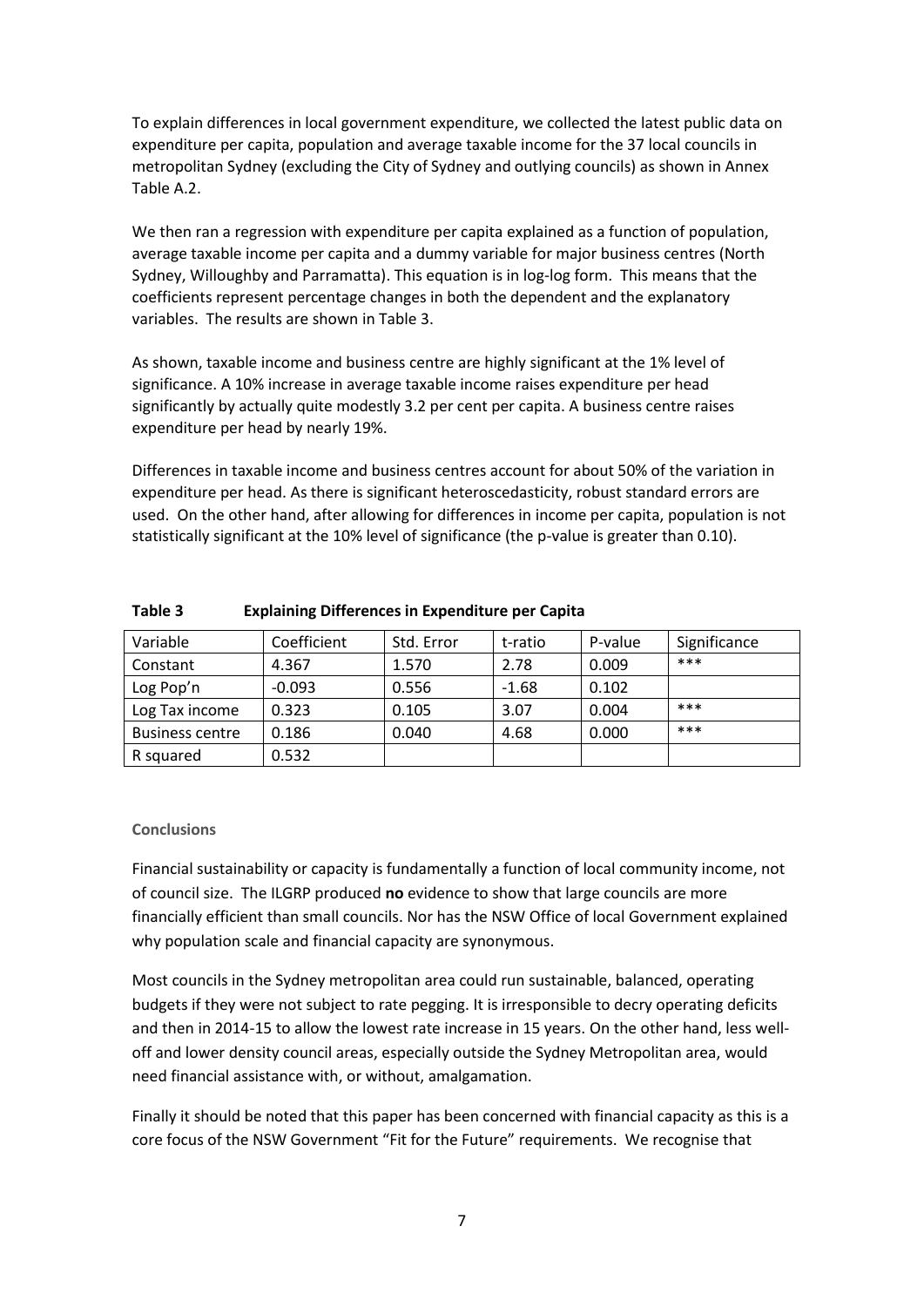there are other important issues, including the provision of local services and care for the local environment on the one hand and metropolitan and state wide planning of transport, housing and other infrastructure on the other hand.

It is strongly our view that small and medium sized local councils are the best vehicles for provision of local services and protection of the local environment. In the famous words of Montesquieu ( 1748), "In a small republic, the public good is more strongly felt, better known and closer to the citizen".

Other vehicles such as Joint Regional Organisations may facilitate the provision of metropolitan and state infrastructure or, in the language of Fit for the Future, provide "strategic capacity". Regrettably discussion of strategic capacity to date, including in the ILGRP report, has been characterised more by slogans and rhetoric than by careful, evidence-based, discussion of the real issues.

#### **References**

Dollery, B., Grant, B. and Kort, M., 2012, *Councils in Cooperation, Shared Services and Australian Local Government*, Federation Press, Sydney

Dollery, B., Grant, B. and Korrt, M., 2013, 'An evaluation of amalgamation and financial viability in Australian local government', Public Finance and Management, 13, 215-238.

Drew, J. And B. Dollery, 2014, "The impact of metropolitan amalgamations in Sydney on municipal financial sustainability", *Public Money and Management,* July*.*

Independent Local Government Review Panel, 2013, *Revitalising Local Government, Final Report (October).*

IPART, September 2014, *Review of Criteria for Fit for the Future*.

Montesquieu, C., 1748, *The Spirit of the Laws*, ed. By A. Cohler, B. Miller and H. Stone, in 1989, Cambridge University Press, Cambridge.

Office of Local Government, September 2014, *Fit for the Future, Local Government Reform in NSW*.

Productivity Commission, 2008, *Assessing Local Government Revenue Raising Capacity*, Research Report, Canberra.

Sanson, G., 2015, "Debate: The case for local government amalgamations in Sydney: fact and fiction", *Public Money and Management,* January.

TCorp, April 2013, *Financial Sustainability of the New South Wales Local Government Sector*.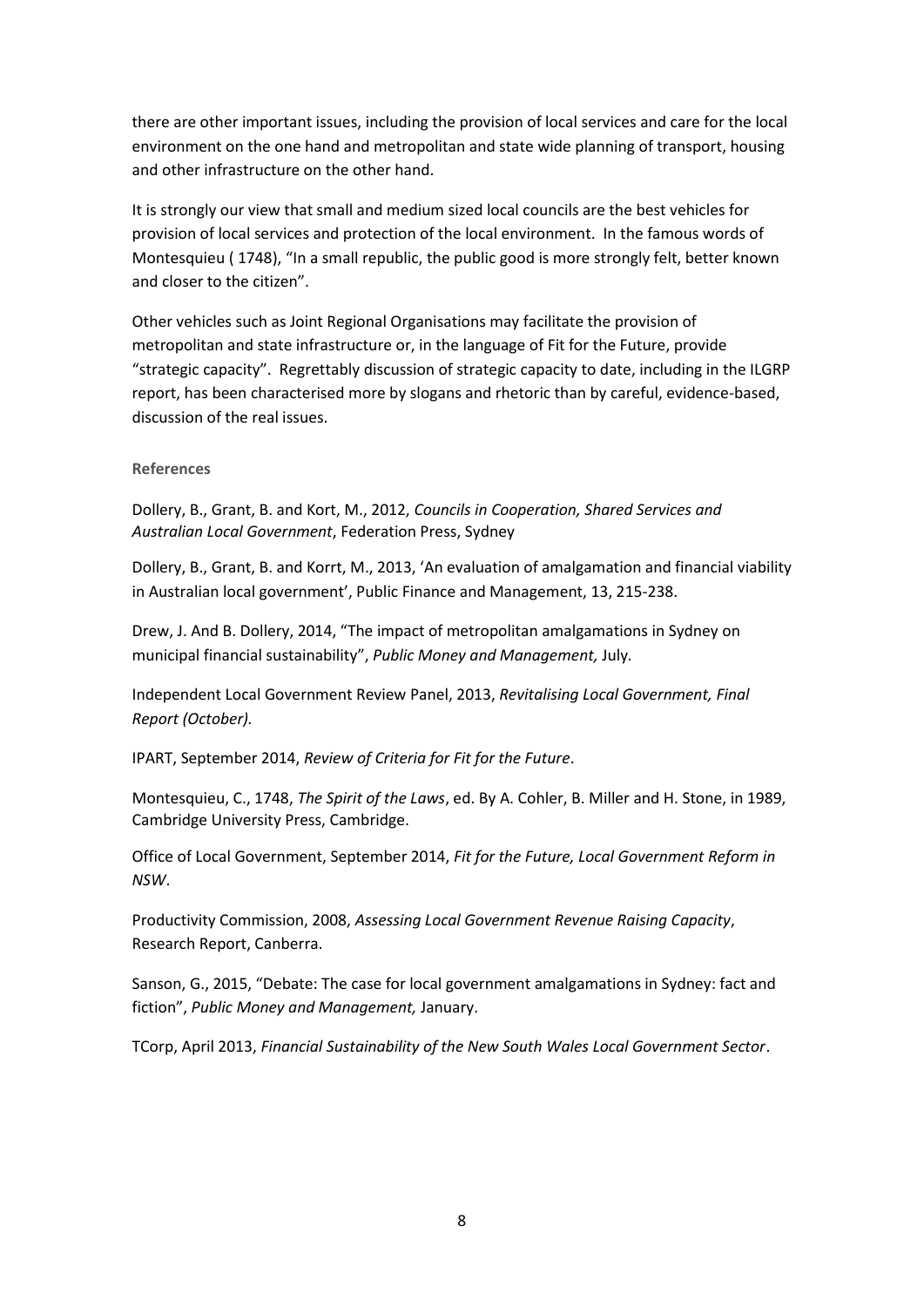### **Figure A.1**



# **Financial Sustainability Rating - Outlook**

Source: Office of Local Government based on TCorp maps.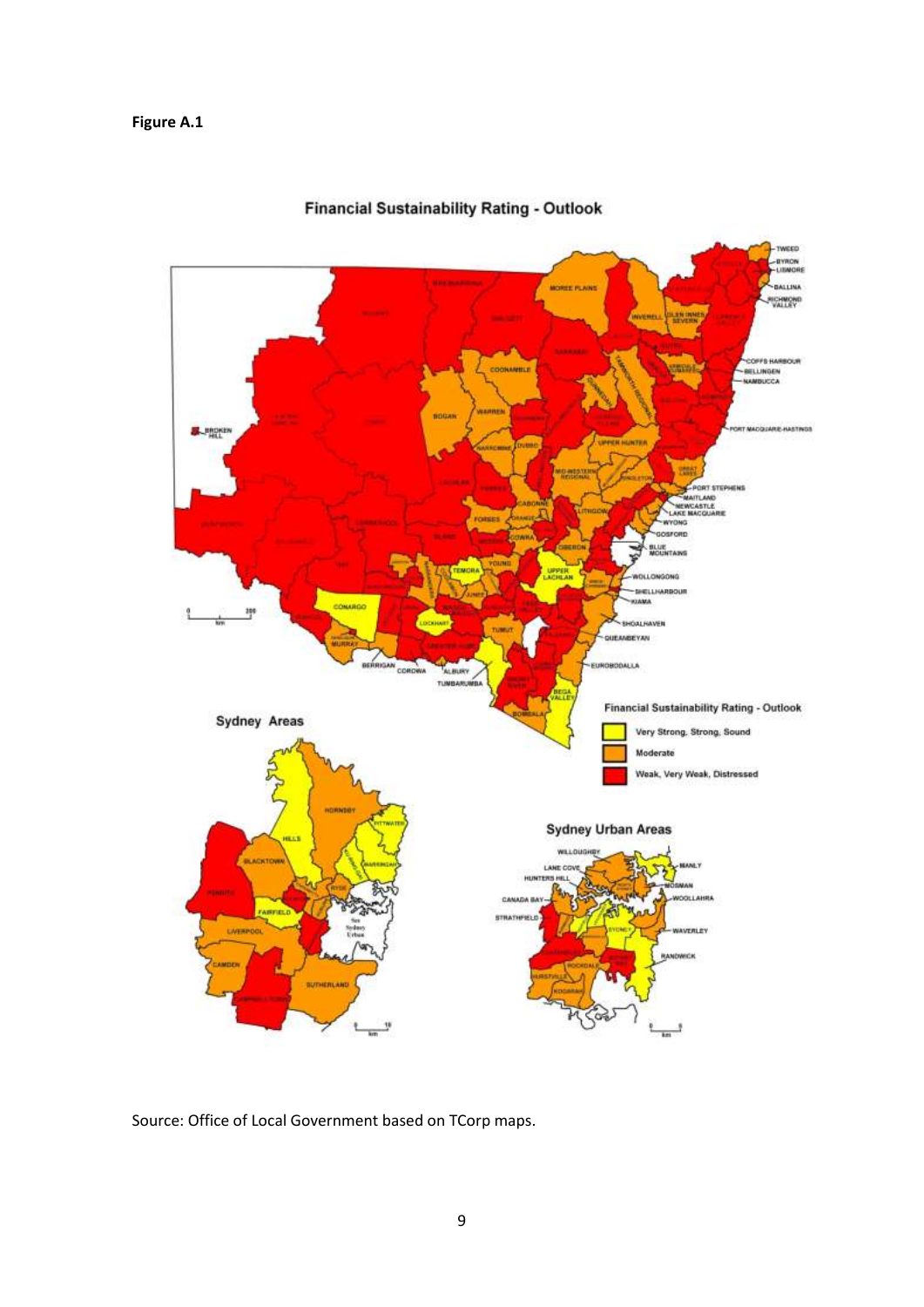|                |          |          |            |       | Wage          | Wage  | Nominal        | Nominal |
|----------------|----------|----------|------------|-------|---------------|-------|----------------|---------|
|                | Rate peg | Rate peg | <b>CPI</b> | CPI   | price         | price | GDP            | GDP     |
|                | %        | index    | % change   | index | index         | index | % change index |         |
|                | increase |          | over year  | June  | % change June |       | over year June |         |
| Financial year |          |          |            |       | over year     |       |                |         |
| 1989-90        | 7.3      | 74.9     | 7.7        | 81.3  |               |       | 7.4            |         |
| 1990-91        | 4.9      | 80.4     | 3.3        | 84.0  |               |       | $-0.5$         | 65.0    |
| 1991-92        | 1.5      | 84.3     | 1.2        | 85.0  |               |       | 3.4            | 64.7    |
| 1992-93        | 2.6      | 85.6     | 1.8        | 86.6  |               |       | 6              | 66.8    |
| 1993-94        | 3.5      | 87.8     | 1.8        | 88.2  |               |       | 5.5            | 70.9    |
| 1994-95        | 0.0      | 90.9     | 4.5        | 92.2  |               |       | 5.8            | 74.8    |
| 1995-96        | 2.2      | 90.9     | 3.1        | 95.0  |               |       | 8.6            | 79.1    |
| 1997-98        | 2.7      | 92.9     | 0.3        | 95.3  |               |       | 5.9            | 85.9    |
| 1998-99        | 3.1      | 95.4     | 0.7        | 96.0  |               |       | 4.5            | 91.0    |
| 1998-99        | 1.7      | 98.3     | 1.0        | 97.0  | 3.1           | 97.0  | 5.2            | 95.1    |
| 1999-2000      | 2.4      | 100.0    | 3.1        | 100.0 | 3.0           | 100.0 | 8.4            | 100.0   |
| 2000-01        | 2.7      | 102.7    | 6.1        | 106.1 | 3.7           | 103.7 | 5.7            | 105.7   |
| 2001-02        | 2.8      | 105.6    | 2.8        | 109.1 | 3.1           | 106.9 | 7.6            | 113.7   |
| 2002-03        | 3.3      | 109.1    | 2.6        | 111.9 | 3.6           | 110.8 | 5.3            | 119.8   |
| 2003-04        | 3.6      | 113.0    | 2.5        | 114.7 | 3.5           | 114.6 | 8.5            | 129.9   |
| 2004-05        | 3.5      | 116.9    | 2.5        | 117.6 | 4.1           | 119.3 | 7.1            | 139.2   |
| 2005-06        | 3.5      | 121.0    | 4.0        | 122.3 | 4.2           | 124.4 | 7.8            | 150.0   |
| 2006-07        | 3.6      | 125.4    | 2.1        | 124.8 | 4.0           | 129.3 | 9.8            | 164.7   |
| 2007-08        | 3.4      | 129.7    | 4.4        | 130.3 | 4.3           | 134.9 | 9.1            | 179.7   |
| 2008-09        | 3.2      | 133.8    | 1.4        | 132.2 | 3.8           | 140.0 | 1.7            | 182.8   |
| 2009-10        | 3.5      | 138.5    | 3.1        | 136.3 | 3.0           | 144.2 | 8.8            | 198.9   |
| 2010-11        | 2.6      | 142.1    | 3.5        | 141.0 | 3.8           | 149.7 | 6.8            | 212.4   |
| 2011-12        | 2.8      | 146.1    | 1.2        | 142.7 | 3.8           | 155.4 | 4.0            | 220.9   |
| 2012-13        | 3.6      | 151.3    | 2.4        | 146.1 | 2.8           | 159.7 | 3.0            | 227.5   |
| 2013-14        | 3.4      | 156.5    | 3.0        | 150.5 | 2.6           | 163.9 | 3.2            | 234.8   |
| 2014-15        | 2.3      | 160.1    |            |       |               |       |                |         |

# **Table A.1 Analysis of Rate Pegging and Comparable Data**

Sources: Office of Local Government and Reserve Bank of Australia